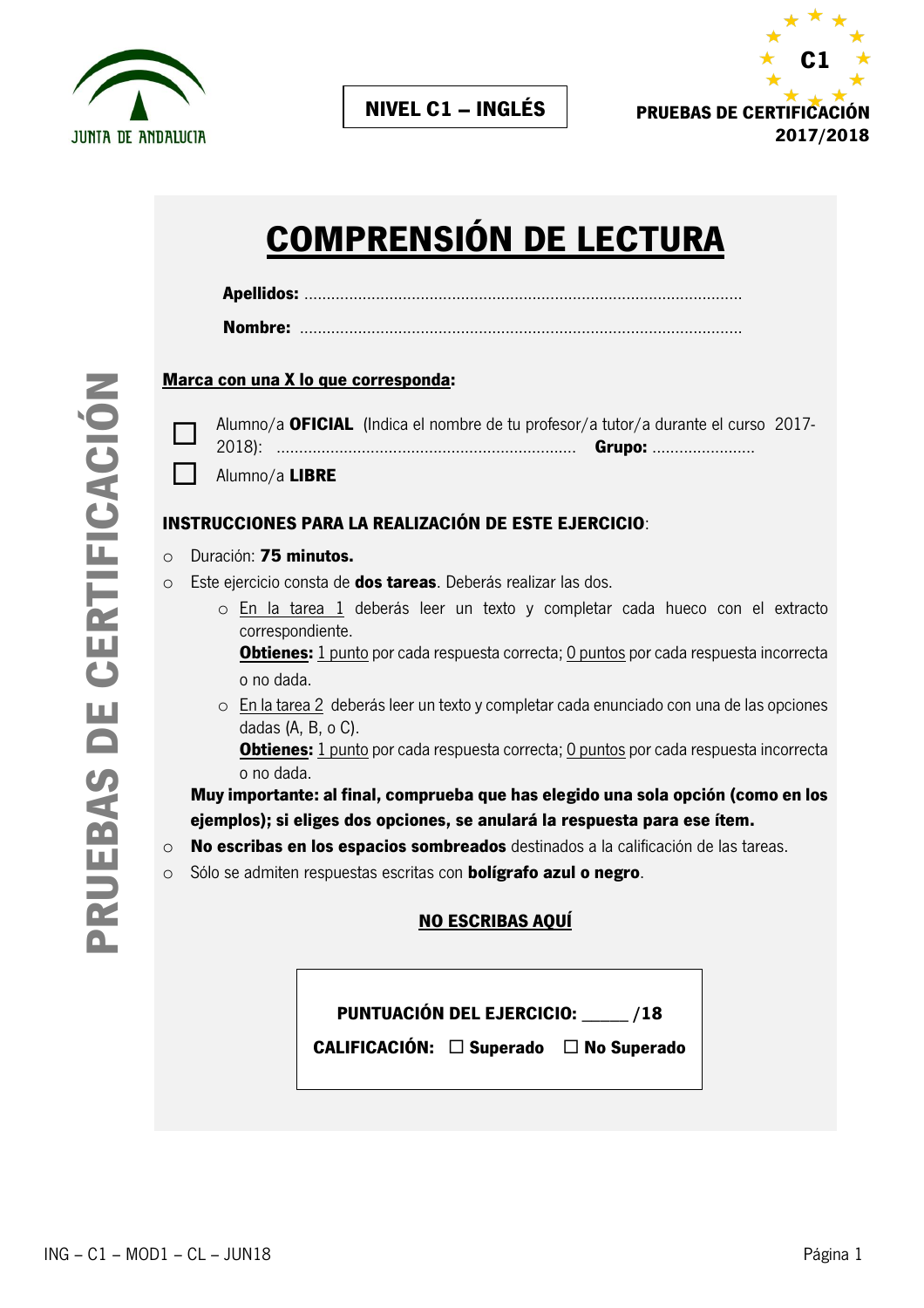

**NIVEL C1 – INGLÉS**



**TAREA 1 - 10 puntos: Read the following article about the science of humour and complete each gap [ 0 ] to [ 10 ] with the most suitable fragment from the list A to K. Capital letters and punctuation have been removed from the fragments. Write your answers in the appropriate box. Letter K is an example. You will get 1 point per correct answer.**

# **THE LAUGHTER CIRCUIT**

One winter morning in 1931, at a cemetery in London, Willy Anderson solemnly bowed his head and watched his mother's casket descend into the earth. Suddenly, and to the collective horror of those in attendance, he began to laugh. The outburst was muffled at first, as Anderson desperately covered his mouth, but it soon grew so intense that he had **[ 0 ]** . Hours later, when Anderson still couldn't contain himself, his family took him to a hospital emergency room. The attending doctor checked his pupils and vital signs and **[ 1 ]** that the patient be kept for observation. Two days later, Anderson died. The post-mortem revealed that a large aneurysm in an artery at the base of his brain had ruptured, compressing part of his hypothalamus and other adjacent structures.

**[ 2 ]** . For centuries, thinkers from Aristotle to Darwin tried to discern the nature and origin of humor, only to have their ideas trail off without a punch line. But studies of brain-damaged patient like Willy Anderson (his real name is unknown; the medical literature mentions only this pseudonym) have recently been bolstered by sophisticated brain scans of living subjects. Humor researchers, after decades of study -and some ridicule from their colleagues- have zeroed in on the brain's laughter circuit at last.

**[ 3 ]** , but lots of animals like to laugh. In his 1872 treatise, The Expression of the Emotions in Man and Animals, Charles Darwin pointed out that "very many kinds of monkeys, when pleased, utter a reiterated sound, clearly analogous to our laughter." Since then, studies have found funny bones in any number of beasts -even a laboratory rat, which **[4]**.

In a study published two years ago in the journal *Behavioral Brain Research*, rats responded with playful nips and ultrasonic chirps when psychologists tickled their ribs and bellies. The rats that chirped loudest were also the most eager to be tickled. More interesting, when these ticklish rats were interbred for four generations, the offspring chirped twice as often as their great-grandparents.

Whether or not **[5]**, a true sense of humor involves more than sensitive ribs. At the Institute of Neurology in London, neuropsychologists Vinod Goel and Raymond Dolan describe successful jokes as "a cognitive juxtaposition of mental sets, followed by an affective feeling of amusement." Thankfully, that definition, though mildly humorous in its way, can be subdivided into three more familiar categories: Phonological jokes, or puns ("Why did the golfer wear two sets of pants? He got a hole in one"); semantic jokes that go beyond wordplay ("What do engineers use for birth control? Their personalities"); and nonverbal jokes such as cartoon and slapstick. Each kind of joke draws on a series of mental capacities -each located in a different part of the brain- that seem to set off one another like tumbling dominoes.

To tighten the focus on those early findings, psychologists Prathiba Shammi and Donald Stuss **[ 6 ]** at the University of Toronto. They began by testing the reaction of a group of control subjects to a series of verbal and nonverbal jokes. They then took the jokes that most subjects had rated as "unambiguously humorous" and showed them to 21 patients each of whom, as an adult, had suffered damage in a different part of their frontal lobes. The results, published in the journal *Brain* in 1999, were as unambiguous as the jokes: Patients who had damaged right frontal lobes had the worst senses of humor. "There was no problem in simple logic," the psychologists wrote. "When required to provide a logical conclusion to a nonhumorous story, they correctly elected the logical ending." But when asked to finish a funny story, these patients tended **[ 7 ]** , slapstick punch lines -even if the story required something quite different. Humor, they assumed, was all about the element of surprise.

In their summary of the study, Stuss and Shammi point out that the right frontal lobe has long been considered "the most silent of brain areas." But their findings suggest it may instead be a kind of cerebral clearinghouse, a place where all the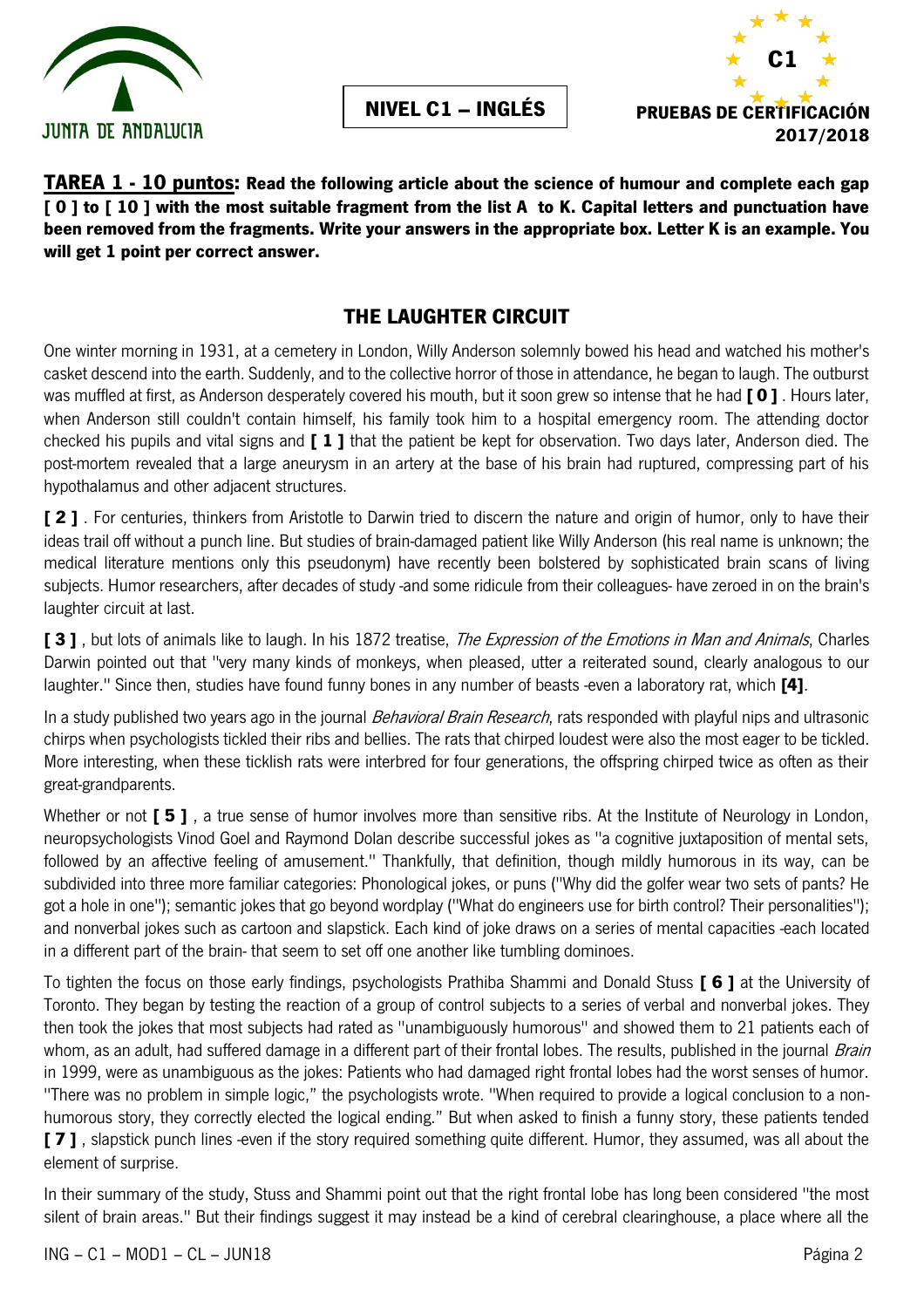



components of self-awareness –memory, logic, language, sensation, and emotion– come together. Understanding humor is a serious business, Stuss says. "You need the ability to make an inference; you also need the ability to have a selfawareness concept. Then you need the connectivity to your emotional reactions. The right frontal lobe has the ability, because of its connectivity to different brain regions, **[ 8 ]** ."

Stuss and Shammi's most humourless patients had a damaged area in the frontal lobe known as the medial ventral prefrontal cortex. More recently, that same area figured prominently in a related study published in *Nature Neuroscience* by Vinod Goel and Raymond Dolan. There researchers took 14 subjects with unimpaired brains and asked them to listen to a series of semantic and phonological jokes. As the subjects listened, their brains were scanned with functional magnetic resonance imaging, which tracked their mental activity. As expected, semantic jokes lit up the brain's posterior temporal lobe, where the semantic network is located; phonological jokes lit up the right temporal lobe, where alternative word meanings are processed. But **[ 9 ]** , the subjects' medial ventral prefrontal cortex always lit up. "If you find the joke funny, the medial ventral prefrontal cortex will activate; if you don't find it funny, it will not activate;' Goel says. And the funnier the joke, the greater the activity.

It's tempting **[ 10 ]** . The laughter circuit is built like any good joke, Fried concluded. It has physical, emotional, and cognitive components, any one of which can send the others into hysterics. "We tapped into the network through its motor end," he says. And the medial ventral prefrontal cortex, for all its comedic sophistication, had no choice but to laugh along.

| <b>EXTRACTS</b>                                      | GAPS |  |
|------------------------------------------------------|------|--|
| A. conducted a follow-up study                       |      |  |
| B. could find no wrong but recommended               |      |  |
| C. doesn't have much to laugh about                  |      |  |
| D. humans are the only creatures that crack jokes    |      |  |
| regardless of the type of joke<br>Е.                 |      |  |
| F. the science of comedy is rooted in such tragedies |      |  |
| G. there are genes for laughter or ticklishness      |      |  |
| H. to actually pull that all together                |      |  |
| to choose surprise<br>I.                             |      |  |
| to conclude that the search is over                  |      |  |
| to leave the grave<br>K.                             |      |  |

Adapted from www.discovermagazine.com

**PUNTOS:** / **10**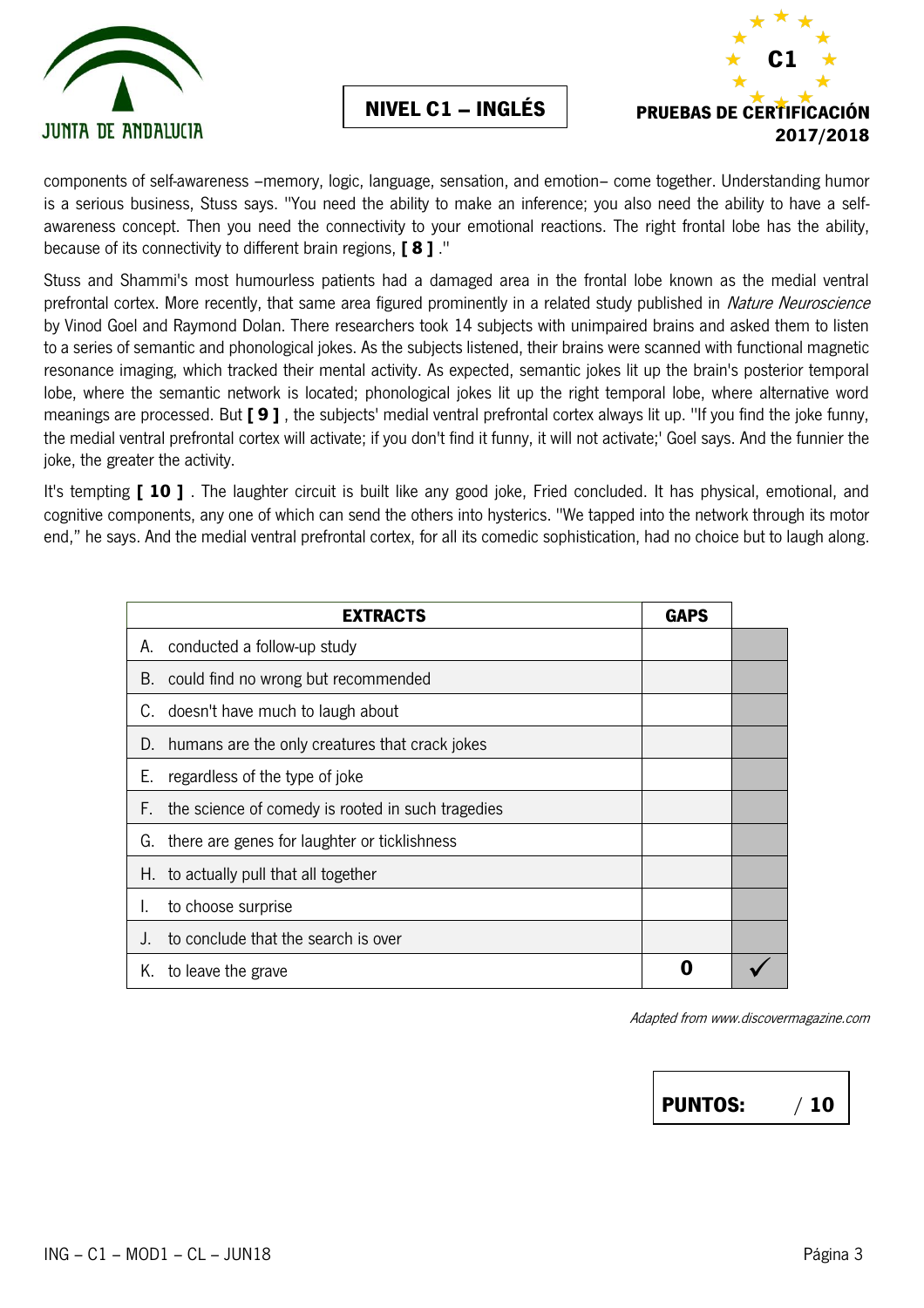



**NIVEL C1 – INGLÉS**

**2017/2018**

## **TAREA 2 – 8 puntos: Read the text on the Great Barrier Reef on pages 5 and 6 and choose the best option (A, B, or C) for each question. Write your answers in the appropriate box (only one answer in each box). The first one, number 0, is an example. You will get 1 point per correct answer.**

| Example: 0. Why did the government abandon the protectionist plan?                                                                                                                                                                                                                                           |   |  |
|--------------------------------------------------------------------------------------------------------------------------------------------------------------------------------------------------------------------------------------------------------------------------------------------------------------|---|--|
| A. Because experts have suggested another plan.<br>B. Because of the causes of climate change.<br>C. Because of the consequences of climate change.                                                                                                                                                          | C |  |
| 1. What was the original plan about?<br>A. To list the Great Barrier Reef as a site in danger.<br>B. To fight central government's endangering plans.<br>C. To foster the Great Barrier Reef's qualities.                                                                                                    |   |  |
| 2. What is the main reason the government does not back up the plan now?<br>A. The advisory committee talked them out of it.<br>B. There is no financial support to carry it out.<br>C. They realised that its goals will not happen.                                                                        |   |  |
| 3. How is the new scope for the Great Barrier Reef different from the previous<br>one?<br>A. A broader general approach will improve the reef's conservation.<br>B. It is more focused on the reef's function than the reef itself.<br>C. The UNESCO World Heritage Centre will list the reef as endangered. |   |  |
| 4. What does the communique from the Independent Expert Panel imply?<br>A. A sense of blame and responsibility for the destruction.<br>B. Damage is so severe that it is now irreversible.<br>C. There is no hope for at least the following ten years.                                                      |   |  |
| 5. What is Mr. Sydes' concern about the label 'world heritage site in danger'?<br>A. It could jeopardise the UNESCO category for the reef.<br>B. It would imply the government did not protect the reef.<br>C. It would officially admit the existence of climate change.                                    |   |  |
| 6. What is Mr. Hoagh-Guldberg's perspective on the matter?<br>A. A sentimental one.<br>B. A utilitarian one.<br>C. An optimistic one.                                                                                                                                                                        |   |  |
| 7. Considering the "50 reefs" project, what qualifies a reef to be saved?<br>Its biological superiority.<br>А.<br>B. Its potential and strength.<br>C. Its regeneration abilities.                                                                                                                           |   |  |
| 8. According to Mr. Leck, what is the real problem?<br>A. Climate change and its consequences on Australian reefs.<br>B. Government's inactivity about carbon emissions.<br>C. The approach to environmental issues on the plan.                                                                             |   |  |

**PUNTOS:** / **8**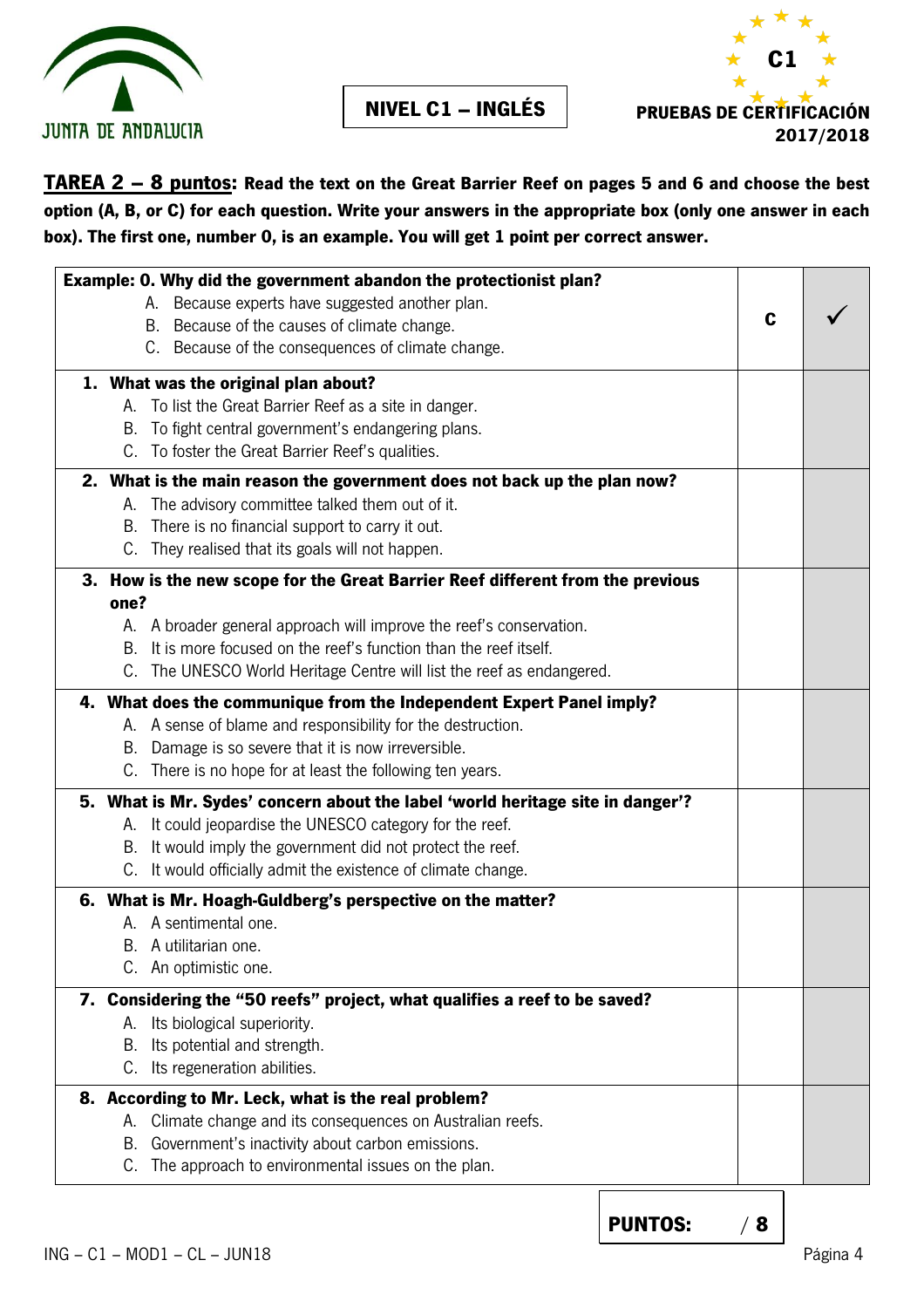



#### **Apellidos y Nombre:** ………………………………………………………………………….…………………………………………………

**NIVEL C1 – INGLÉS**

## **GREAT BARRIER REEF 2050 PLAN NO LONGER ACHIEVABLE DUE TO CLIMATE CHANGE, EXPERTS SAY**

**Environmental lawyers say advice means reef might finally be listed as a 'world heritage site in danger'.**

The central aim of the government's plan to protect the Great Barrier Reef is no longer achievable due to the dramatic impacts of climate change, experts have told the government's advisory committees for the plan.

Environmental lawyers said the revelation could mean the Great Barrier Reef might finally be listed as a "world heritage site in danger", a move the federal and Queensland governments have [strenuously fought.](https://www.theguardian.com/environment/2015/jul/02/great-barrier-reef-australia-says-unesco-decision-shows-it-is-a-world-leader)

The federal and Queensland government's Reef 2050 Long Term Sustainability Plan was released in 2015, with its central vision to "ensure the Great Barrier Reef continues to improve on its outstanding universal values". The plan was created to satisfy the UNESCO World Heritage Centre, which was considering adding the Great Barrier Reef to its list of world heritage sites in danger, so that its condition could be improved.

But in a meeting of the Reef 2050 advisory committee, whose role is to provide advice to state and federal environment ministers on implementing the plan, two experts from government science agencies said improving the natural heritage values of the reef was no longer possible.

With climate change causing unprecedented back-to-back mass bleaching events in [2016](https://www.theguardian.com/environment/2016/jun/03/agencies-say-22-of-barrier-reef-coral-is-dead-correcting-misinterpretation) and [2017,](https://www.theguardian.com/environment/2017/apr/10/great-barrier-reef-terminal-stage-australia-scientists-despair-latest-coral-bleaching-data) killing almost half of the coral, and with the risk of those events set to increase in the coming years, loss of coral cover and biodiversity was virtually assured.

The experts told the meeting the plan should be revised to aim for something more achievable, suggesting it could aim to "maintain the ecological function" of the reef, while accepting that its overall health would inevitably decline.

The Great Barrier Reef serves many "ecological functions". For example, the coral provides shelter and food for fish, it provides fish for humans, the various ecosystems provide experiences for tourists, and the reef structure itself provides protection to the coast from waves.

A spokeswoman for the Great Barrier Reef Marine Park Authority, where one of the presenters was based, said: "The concept of 'maintaining ecological function' refers to the balance of ecological processes necessary for the reef ecosystem as a whole to persist, but perhaps in a different form, noting the composition and structure may differ from what is currently seen today."

Members of the advisory committee would only speak on the condition of anonymity, but several told the Guardian about the details of the discussion.

The view presented reflects that previously expressed by a group of scientists who called themselves the Great Barrier Reef Independent Review Group, some of whom sit on Reef 2050 advisory committees. In their review of the plan's implementation, published in February, they said improving the heritage values of the reef, as it aimed to, was "no longer attainable for at least the next two decades". That assessment was made before the latest mass bleaching.